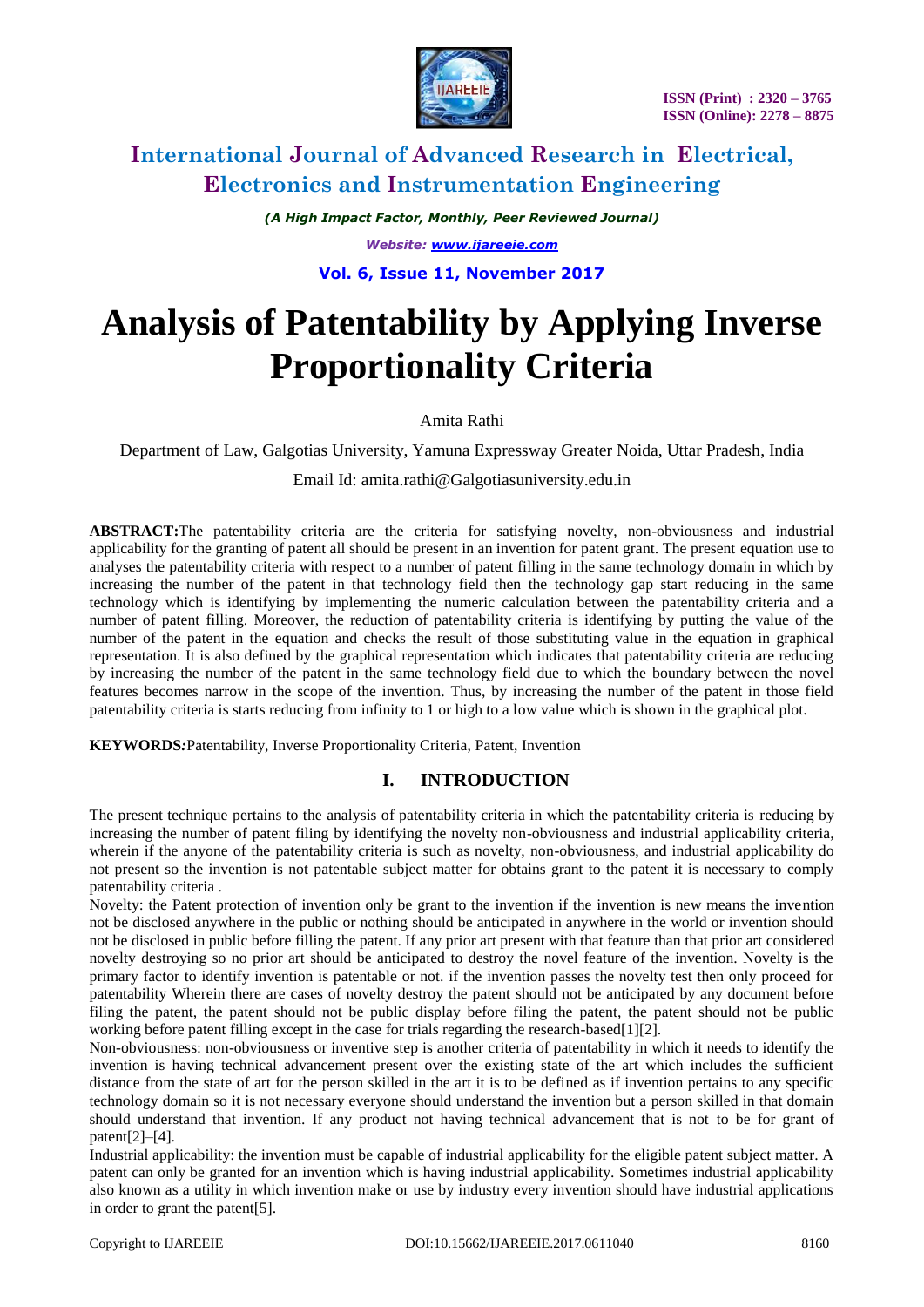

*(A High Impact Factor, Monthly, Peer Reviewed Journal)*

*Website: [www.ijareeie.com](http://www.ijareeie.com/)*

#### **Vol. 6, Issue 11, November 2017**

Sufficiency of disclosure: according to sufficiency disclosure the patent application must disclose the patent application in sufficient detail for the person skilled in the art in order to carry out the invention. The sufficiency of disclosure pertains to the disclosure of that patent by which invention my made or performed by the person skilled in the art the disclosure of the invention is sufficiently clear and complete to understand for the person skilled in the art[6].

State of art: the state of art pertains to prior knowledge which includes everything disclosed prior including patent and not-patentable literature, any evidence of invention already known to the public, any product that is most obvious from the prior art or any previously known knowledge. Furthermore, the state of art is the highest level of the general development of technology and ideas. If any technology newly developed and provide the surprising result that will be added to the state of art to provide an inventive step[7].

Patentability criteria: patentability criteria include novelty, non-obviousness, and industrial applicability in which anyone is not satisfying the criteria so the invention is not the patentable subject matter. All the criteria of establishing in the form of products and multiple of each other in order to satisfy patentability criteria all three criteria should be present[8]. Furthermore, the present analysis is used to identify the patentability criteria which is reducing by increasing the number of patent filling in that particular technology field so by increasing number of the patent the novelty and non-obviousness criteria start reducing by means of patentability criteria is inverse proportional to the number of patents filled in that field.in the present analysis, it is also observed that if the number of patents filled in the same technology the technology gap or white space in that technology starts reducing even if patent filled by different person. the present patentability criteria include the novelty, non-obviousness criteria in which novelty and nonobviousness of the invention are reducing due to increasing the number of patenting activity in the same technology field due to narrowing the scope of the patent claim.

### **II. RESEARCH QUESTION**

- **1)** How to present technique can easily be understood by other person who not is person skilled in the art?
- **2)** Does the present technique identifying the number of granting patent with respect to patentability criteria.

### **III. REVIEW OF LITERATURE**

Various research have been done in the field of patentability criteria which include the numeric mathematical model with graphical representation in equation form the invention is patentable subject matter is applying by fulfilling the patentability criteria such as novelty non-obviousness and industrial applicability the novelty criteria should be satisfying by no anticipation of previous document or any prior art document in the invention and invention should not be public disclosed in anywhere in the world or not to be disclosed by public working in any way there are the two type of novelty absolute or relative novelty in the absolute novelty nothing should be present in the prior art in the relative novelty prior art may be present in relative form[9]. Another criteria of patentability is the non-obviousness in which technical advancement of invention should be present over the existing state of art if the invention related to any specific field so it is not necessary anyone can understand the invention but person skilled in that technology field should be understand it. Moreover, another criterion of patentability is industrial applicability in which the invention should be made or use by industry in order to grant the patent[9].

The invention can be patentable if it qualifying the test of novelty non-obviousness and industrial applicability, wherein the novelty criteria include the concept the invention is new if it is not known by the prior art of the invention in any public document or in any prior knowledge. Novelty testing is carried by a set of an essential feature specified in the independent claim by comparing the set of the feature with the prior document.

The non-obviousness criteria are defined in the term of the advancement of technology in the particular field over the state of art it is carried out the adequate distance from the state of art in order to determine the advancement of the technology concept in the given field. In other word non-obviousness criteria fulfilling by claimed invention by considering to involve an inventive step in the invention patentable subject matter .In considering inventive step is distinct from novelty, it is permissible to combine two or more concept or combining the teaching of two or more prior art references only where those combinations would be obvious to the person skilled in the art[3][10].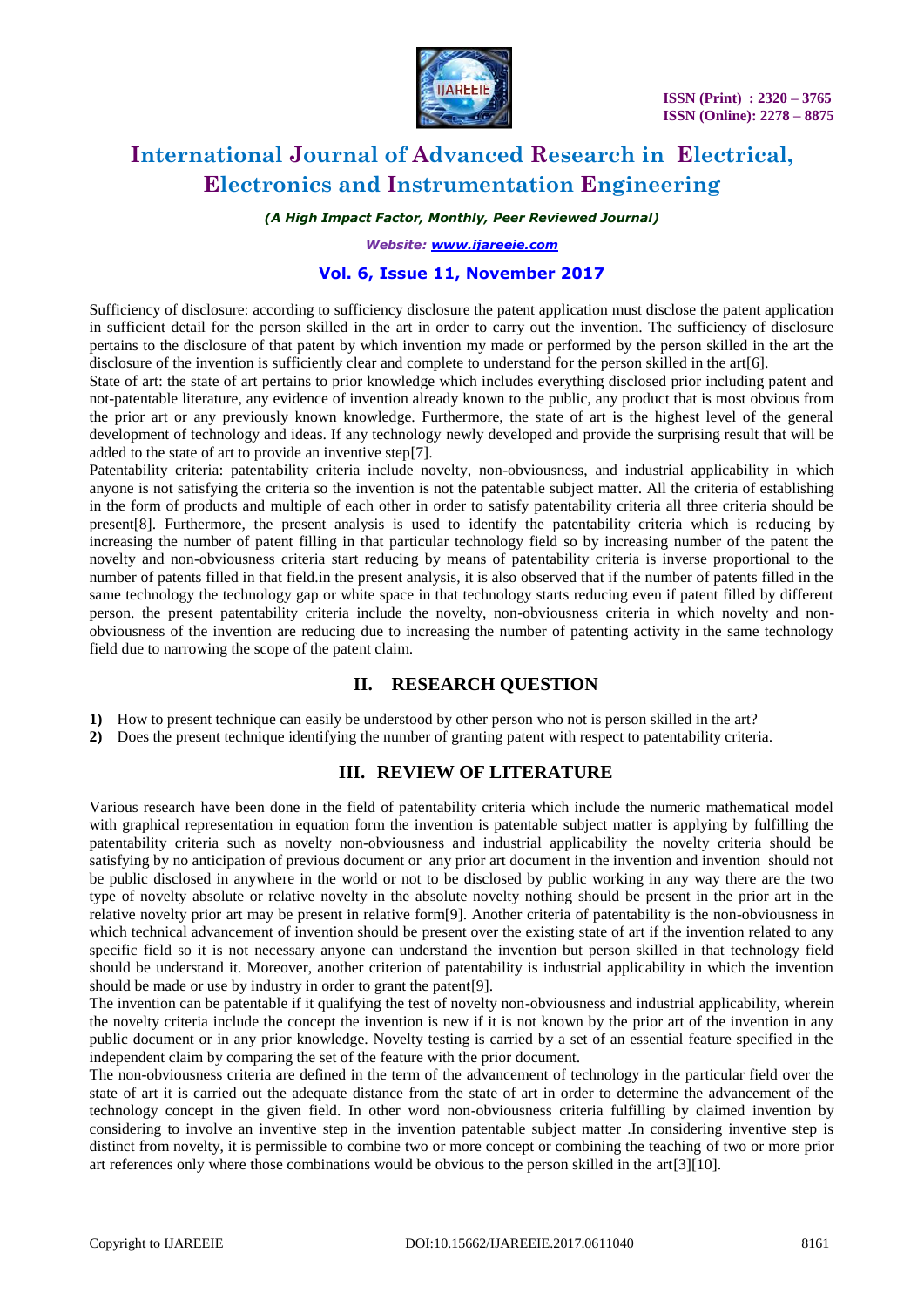

*(A High Impact Factor, Monthly, Peer Reviewed Journal)*

*Website: [www.ijareeie.com](http://www.ijareeie.com/)*

#### **Vol. 6, Issue 11, November 2017**

### **IV. METHODOLOGY**

The present analysis pertains to the identifying the reduction of the patentability criteria such as novelty nonobviousness and the industrial applicability by increasing the number of subsequent filling of the patents, wherein each new patent which is filing one after other reduce the scope of the invention and patentability criteria each new invention include novel and non-obviousness feature which provide the difference from the prior invention so each new patent reduces the patentability criteria in term of the scope of claims .If a large number of subsequent filling of patent present in the one technology domain so the patentability criteria become very less because each patenting activity requires new technology in the field so the patentability criteria reduce in term of novelty non-obviousness and industrial applicability. If anyone criteria of both novelty non-obviousness and industrial applicability are not present then the invention is not the patentable subject matter

#### *Instrument:*

The presence or absence of patentability criteria determined in term of novelty non-obviousness and industrial applicability, wherein if novelty present it is assumed to be equal to 1 and if novelty not present it is assumed to be equal to 0 if non-obviousness not present it is assumed to be equal to 0 if non-obviousness present it is assumed to be equal to 1 if the industrial applicability is present it is equal to be 1 if industrial applicability not present it is assumed to be 0 if all three are present then only the equation for satisfying the patentability criteria .furthermore in the preceding the n indicates that the number of patent filing and proceeding and the n/n-1 indicated that the total number of granting patent by reducing patentability criteria.

*Data Analysis:*

Patentability criteria = (novelty  $\times$  non obviousness  $\times$ industrial applicability)

Patentability criteria decreasing by increasing number of patent grant in the same technology.

n  $\frac{n}{n-1}$  = Patentability criteria

IF Novelty present it is indicated by 1

If Novelty not present it is indicated by 0

If non-obviousness present it is indicated by 1

If non-obviousness not present it is indicated by 0

If industrial applicability present it is indicated by 1

If industrial applicability not present it is indicated by 0

N= Number of patent filled in that field or number of patent applying for grant.

If the novelty, non-obviousness and industrial applicability all three present than only patentability present otherwise patentability not present.

Consider the patentability criteria are present for all three such as novelty  $=1$ , non-obviousness 1 and industrial applicability  $= 1$ .

Assume novelty, non-obviousness and industrial applicability is present so assume it is 1 for all cases Assume  $n=0$  number of patent filling is  $=0$ 

 $\frac{0}{1}$  = Patentability criteria  $0 - 1$ 

 $0 =$ Total zero number of patent filled in that field

Patentability criteria reducing by increasing the number of patent in that particular technology field

So patentability criteria  $\propto^{-1}$  Number of patent.

Patentability criteria= $\frac{N}{N-1}$ 

N=Number of patent

Thus patentability reducing by increasing number of patent.

Assume

 $N=1$ 

Patentability criteria= $\frac{N}{N-1}$ 

N=Number of patent=1

$$
\frac{1}{1-1} = \infty
$$

If number of patent filed is 1 there are so much possibility to file n =∞ number of patent in that field.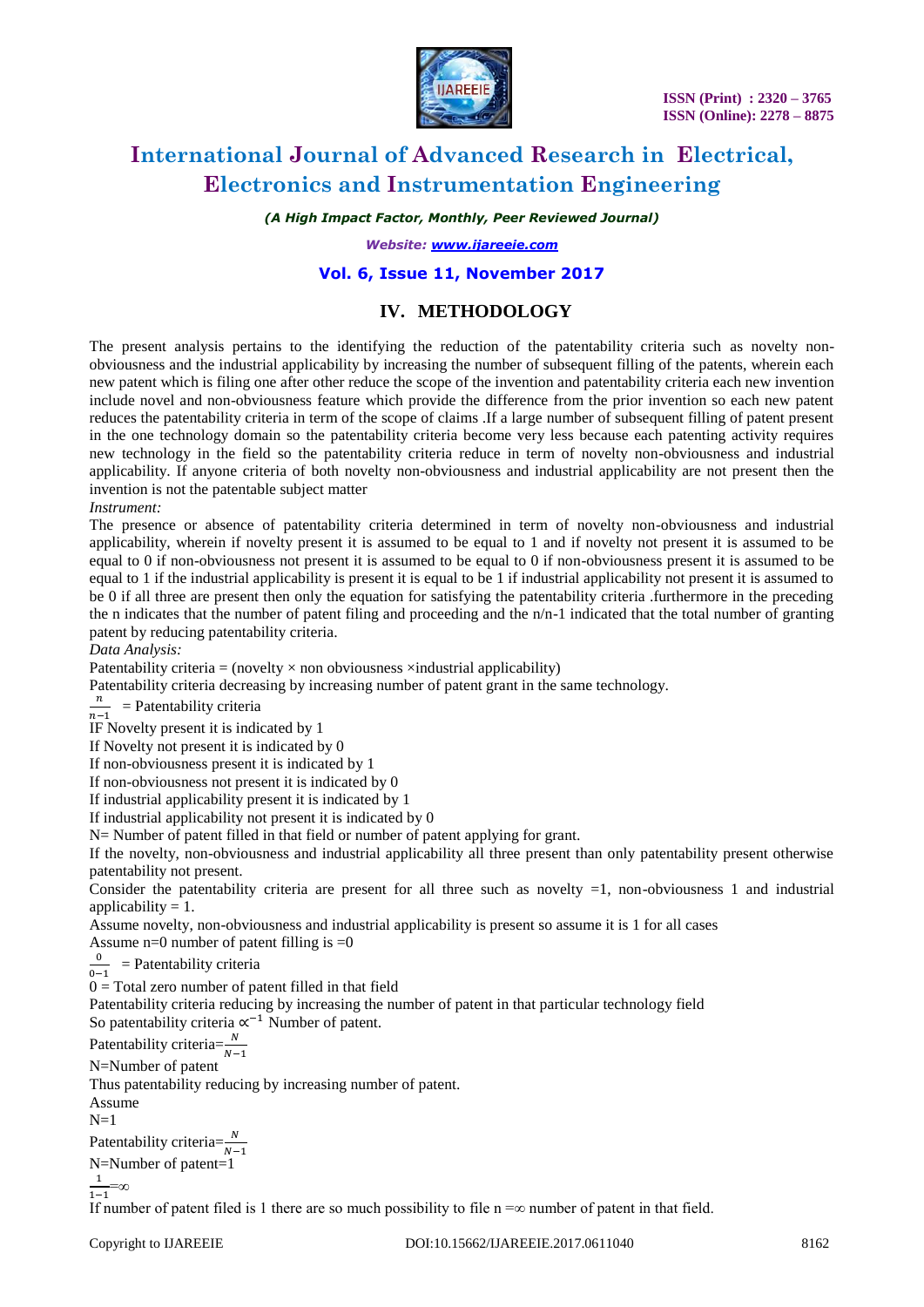

*(A High Impact Factor, Monthly, Peer Reviewed Journal)*

*Website: [www.ijareeie.com](http://www.ijareeie.com/)*

### **Vol. 6, Issue 11, November 2017**

Assume n=2 Patentability criteria= $\frac{N}{N-1}$ N=Number of patent=2  $\overline{\mathbf{c}}$  $\frac{2}{2-1}$ =2 by increasing the value of n so the patentability criteria start reducing Assume  $N=3$ Patentability criteria= $\frac{N}{N-N}$ <br>N=Number of patent=3 3  $\frac{3}{3-1}$ =3/2 =1.5 By increasing the number of patent the patentability criteria start reducing in that technology field. Assume  $N=4$ Patentability criteria= $\frac{N}{N-1}$ N=Number of patent=4 4  $\frac{4}{4-1}$ =4/3 =1.3333 By increasing the number of patent the patentability criteria start reducing in the same technology domain. Assume n=5 Patentability criteria= $\frac{N}{N-1}$ N=Number of patent=5 5  $\frac{3}{5-1}$  = 5/4 1.25 By increasing the number of patent the patentability criteria start reducing in the same technology domain. Number of patents Assume n=6 Patentability criteria= $\frac{N}{N-1}$ N=Number of patent=6 6  $\frac{6}{6-1}$  = 6/5 1.2

By increasing the number of patent the patentability criteria start reducing in the same technology domain.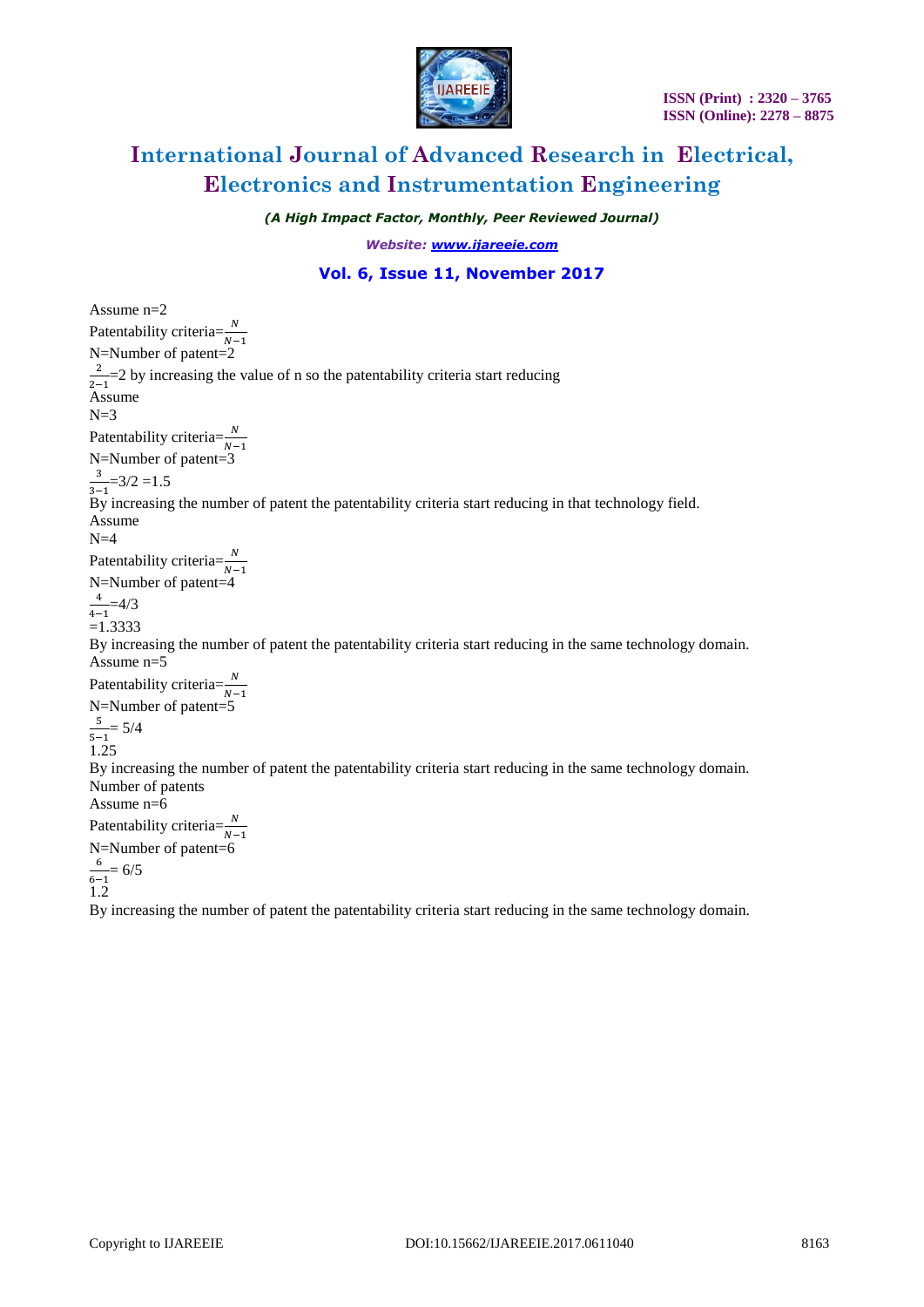

*(A High Impact Factor, Monthly, Peer Reviewed Journal)*

*Website: [www.ijareeie.com](http://www.ijareeie.com/)*





**Figure 1: Graphical Representation of Patentability Criteria**

So from the above equation in Figure 1 it is prove that patentability criteria is reducing by increasing number of patent in the same field

#### **V. RESULT**

The present technology pertains to the patentability criteria in which novelty non-obviousness and industrial applicability criteria should be satisfied as we know if anyone criteria of novelty non-obviousness and industrial applicability are not satisfied the technology is not patentable subject matter from the above equation it is determined that by increasing the number of the patent in the one technology field the technology gap is reducing in that field by means that by increasing the number of patenting activity the technology gap reduces in that field and criteria of novelty and non-obviousness also reduces.

Patentability criteria  $\propto^{-1}$  patenting activity

The present equation pertains to identifying the patentability criteria in which the patentability criteria increase or decrease by increasing or decreasing the number of the patent in that particular field if the number of patents increasing that is indicated by  $\tilde{N}$  (N= number of the patent) which is increasing or decreasing to identifying the patentability criteria by putting the value in the equation mentioned as  $N/N-1$  so if the value of N is increasing the patentability criteria start reducing example for n=1 there are the so much chances n number of the patent can be filled in that technology field if the  $n=2$  there is the 2 number of the patent can be filed in that technology field if  $n=3$  so the total  $n=3/2$  number of the patent can be filed in the same technology domain so from the above quantitative analysis it is identified that by increasing the number of the patent that technology field the patentability criteria start reducing for that same technology field.

From the above equation it is identifying that if the number of patent increasing in the one technology field so the patentability criteria start reducing in that that technology field mentioned in the graphical plot wherein the patentability criteria reducing from infinite to value of 1 shown in the graphical representation in which shown by increasing the number of patent  $n=1,2,3,4,5$  the value of the patentability criteria is start reducing as shown in the above graph the value of number of patent at 1 the value of patentability criteria is infinite means n number of modification can happen with one patentable technology field and then after if the number of patent is increasing the probability of modification start reducing example at n=2 the modification shown 2 value of patentability criteria in the x-axis at the n=3 at y-axis the so the patentability criteria reduced to  $n=3/2$  similarly if  $n=4$  the patentability criteria